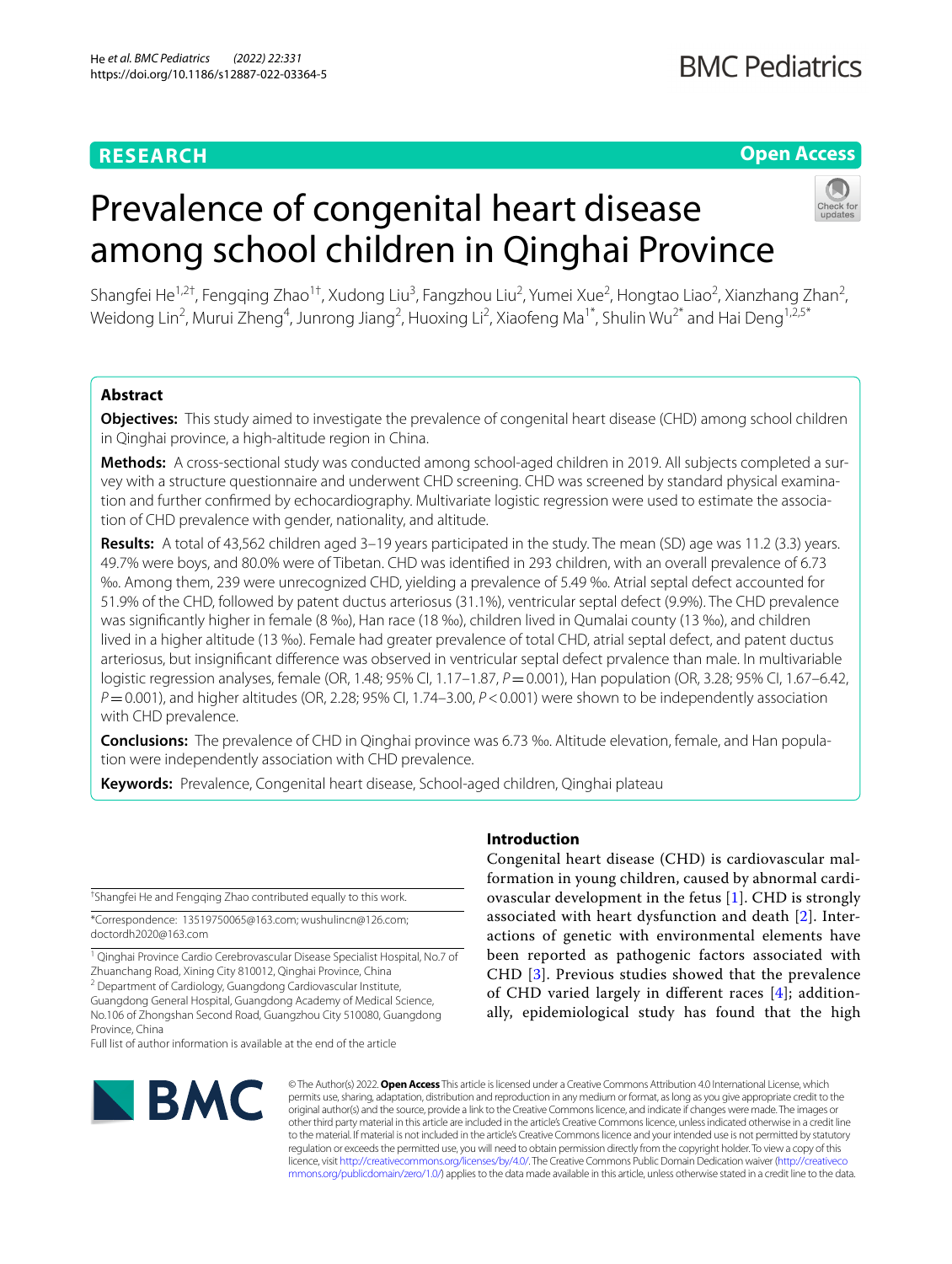altitude with a lower atmospheric oxygen tension was associated with a high prevalence of CHD [[5\]](#page-7-4).

The Qinghai-Tibetan Plateau  $(QTP)$  is the highest plateau in the world and characterized with geographic and ethnic diversity. There were variation in CHD prevalence among school children lived in Tibet due to the diference of selected survey areas [[6](#page-7-5)[–9](#page-7-6)]. However, CHD prevalence was reported in previous studies were not totally representative of that in the entire territory of Tibet, because of unknown regional diferences in this vast land with diverse climates and topographies. Two studies conducted more than ten years ago and found that the total prevalence of CHD in Children in Qinghai province was about 7.2 ‰ [[6,](#page-7-5) [10\]](#page-7-7); however, the socioeconomic status of Qinghai Province and the health condition of local residents have been signifcantly improved in the past decades. Nevertheless, it is not clear whether the prevalence of CHD in children in Qinghai province has changed in recent year.

Therefore, we conducted this cross-sectional study to investigate the prevalence of the CHD in children in Qinghai province and to explore the possible infuential factors of CHD.

#### **Methods**

#### **Study population**

This cross-sectional study was conducted among school children aged 3–19 years in Qinghai province from January to December, 2019. A stratifed multistage random sampling method was adopted to select potential subjects. First of all, two autonomous prefectures (Yushu Tibetan Autonomous Prefecture and Huangnan Tibetan Autonomous Prefecture) were randomly selected in Qinghai Province; secondly, four counties (Jianzha, Tongren, Henan, Zeku) from Huangnan Tibetan Autonomous Prefecture and Qumalai from Yushu Tibetan Autonomous Prefecture were randomly selected; thirdly, all schools and kindergartens in the fve selected counties were selected; lastly, all students aged 3–19 years were investigated. Finally, a total of 43,562 school children were included and successfully accomplished the survey. This study was approved by the Ethics Committee of the Qinghai Province Cardio Cerebrovascular Disease Specialist Hospital (Institutional Review Board No. QYLL20190731). This study was conducted in line to the requirement of Declaration of Helsinki and the informed consent was obtained from legal guardian or the parents of each included child. If children were diagnosed with CHD, they were notifed by phone to present themselves to Qinghai Province Cardio Cerebrovascular Disease Specialist Hospital for further treatment.

#### **Data collection**

A structure questionnaire was used to collect social demographic information, including date of birth, age, gender, and ethnic group. The altitude of each school was measured (44ST, BARIGO, Starnberg, Germany) according to the standard protocol. Then the altitude was transformed to dichotomous categorical variable: lower altitude  $( $4200 \text{ m}$ )$  and higher altitude  $( $4200 \text{ m}$ )$  [[9\]](#page-7-6).

CHD was ascertained according to the following examination. First, each subject underwent a standard examination of cardiac auscultation and peripheral artery palpitation by an experienced cardiologist. Special attention was paid to growth condition and cyanosis. Children who may have abnormal signs of cardiac defect, such as growth retardation, cardiac murmurs, fxed splitting of the second heart sound, and clinical cyanosis. Secondly, subjects with pathologic cardiac souffle or cyanosis were further examined by echocardiography by using a Vivid I cardiovascular ultrasound system (S5, GE Healthcare, Horten, Norway) according to the standard examination protocol [\[8](#page-7-8)]. All echocardiograms thought to be abnormal were further reviewed by another expert in pediatric senior echocardiography with more than 5 years work experience to ensure quality. About 5% of children were randomly selected to repeat the examination and two examinations from each child were all consistent. Unrecognized CHD was defned as patients with CHD diagnosed for the frst time during the echocardiographic screening. The classification of CHD was based on the International Classifcation of Diseases, Ninth Revision, and the Clinical Modifcation code. Ventricular septal defect (VSD) is defned as a left to right shunt at the ventricular level. The blood flow channel between the aorta and the pulmonary artery does not close naturally after birth, and it is defned as patent ductus arteriosus (PDA). Complex CHD includes severe pulmonary valvular stenosis with signifcant subvalvular obstruction and a rightto-left interatrial shunt, tetralogy of Fallot, transposition of the great arteries with concordant atrioventricular connections and discordant ventriculo-arterial connections, and hypoplastic left heart syndrome. We focus on these severe, commonly occurring lesions because they are frequently used as benchmarks for surgeon and programmatic performance [\[11](#page-7-9), [12](#page-7-10)]. Patent foramen oval and atrial septal defect (ASD) (defect<5 mm in diameter) were excluded from CHD.

#### **Statistical analysis**

The prevalence of CHD was calculated and the distribution diference was examined by using Chi-square test or Fisher's exact test. Univariate and multivariate logistic regression were used to calculated prevalence odds ratio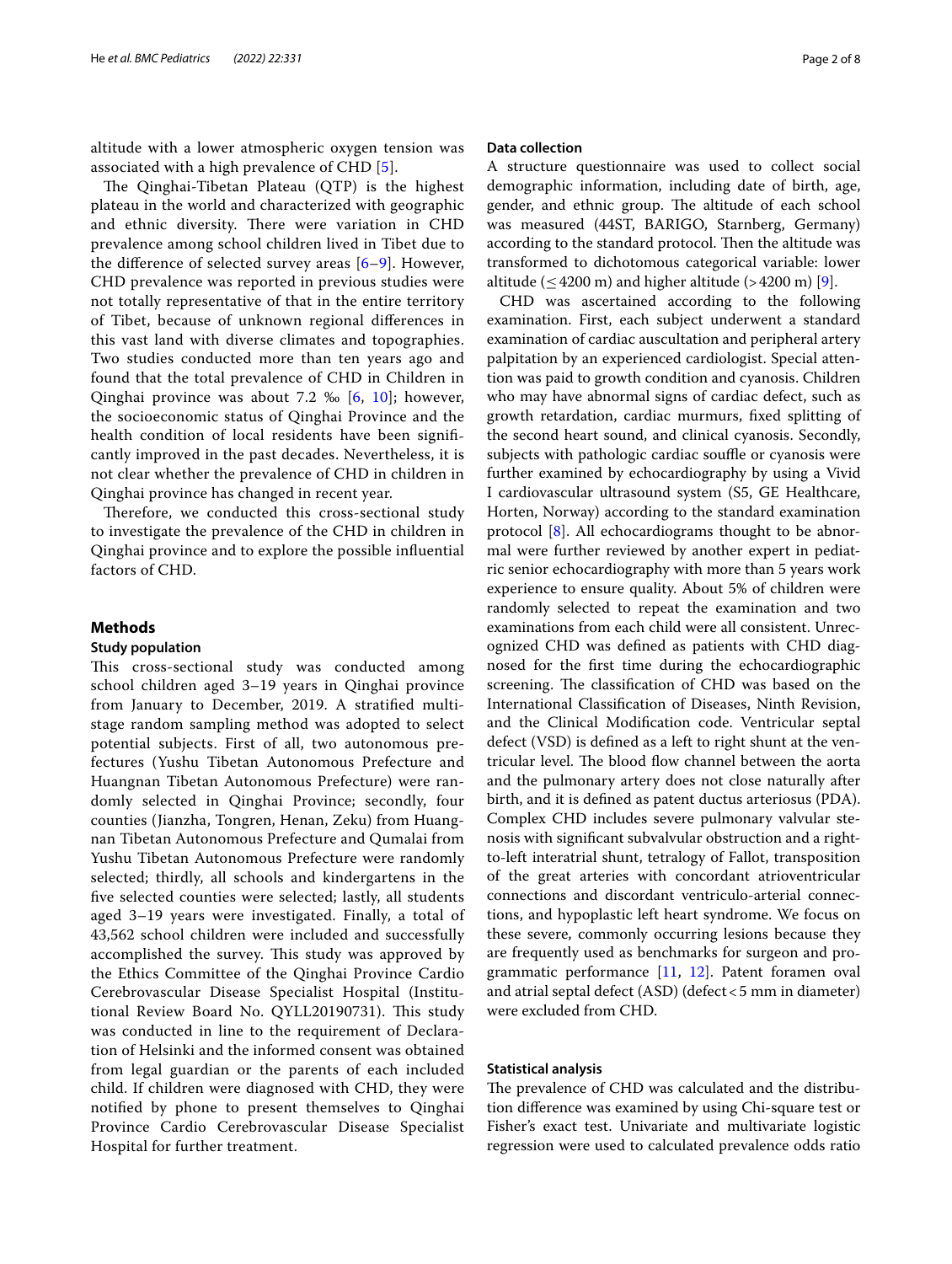(POR) and 95% confdence interval (CI), to display the association of CHD risk with potential infuential factors. Statistical tests were performed using SPSS (version 20.0; SPSS, Inc., Chicago, IL, USA). A two-sided *p* value < 0.05 was considered to be statistically signifcant.

#### **Results**

#### **Prevalence of CHD**

A total of 43,562 school children (21,664 male and 21,898 female) were screened, The mean (SD) age was 11.2 (3.3) years. 49.7% were boys, and 80.0% were of Tibetan. CHD was identifed in 293 children, with an overall prevalence of 6.73 ‰. Among them, 239 were unrecognized CHD, yielding a prevalence of 5.49 ‰. The three most prevalent CHD were ASD (3.5 ‰), PDA (2.1 ‰), and VSD  $(0.7 \text{ %})$ . As shown in Table [1,](#page-2-0) the prevalence of CHD was signifcantly higher in female than in male (8 ‰ vs 5  $\%$ ,  $P=0.001$ ). The CHD prevalence differed by counties (*P*<0.001) and varied in diverse ethnic groups (*P*<0.05). The CHD prevalence was highest in Qumalai (13 ‰), and followed by Zeku (9 ‰), Henan (7 ‰), Jianzha (5 ‰) and

<span id="page-2-0"></span>**Table 1** Prevalence of CHD in schoolchildren in high altitude region

|                                   | <b>Total</b> | Non-CHDN (‰) | <b>CHDN</b> (‰) | P value |
|-----------------------------------|--------------|--------------|-----------------|---------|
| All                               | 43,562       | 43,269 (993) | 293(7)          |         |
| Gender                            |              |              |                 | 0.001   |
| Male                              | 21,664       | 21,546 (995) | 118(5)          |         |
| Female                            | 21,898       | 21,723 (992) | 175(8)          |         |
| Race                              |              |              |                 | 0.029   |
| Tibetan                           | 35,064       | 34,830 (993) | 234(7)          |         |
| Mongol                            | 5070         | 5034 (993)   | 36(7)           |         |
| Han                               | 495          | 486 (982)    | 9(18)           |         |
| Hui                               | 1830         | 1818 (993)   | 12(7)           |         |
| Sala                              | 212          | 212 (100)    | 0(0)            |         |
| Tujia                             | 828          | 826 (998)    | 2(2)            |         |
| Others                            | 63           | 63 (100)     | 0(0)            |         |
| County                            |              |              |                 | < 0.001 |
| Jianzha (1990 m)                  | 8457         | 8418 (995)   | 39(5)           |         |
| Tongren (2480 m)                  | 12,009       | 11,978 (997) | 31(3)           |         |
| Henan (3510 m)                    | 5307         | 5268 (993)   | 39(7)           |         |
| Zeku (3655 m)                     | 12,456       | 12,341 (991) | 115(9)          |         |
| Qumalai (4223 m)                  | 5333         | 5264 (987)   | 69 (13)         |         |
| Age at diagnosis of<br><b>CHD</b> |              |              |                 | < 0.001 |
| $\leq$ 6 years                    | 1740         | 1687 (970)   | 53 (30)         |         |
| $6-12$ years                      | 26,510       | 26,364 (994) | 146(6)          |         |
| $>12$ years                       | 15,312       | 15,218 (994) | 94(6)           |         |
| Altitude                          |              |              |                 | < 0.001 |
| $\leq$ 4200 m                     | 38,229       | 38,005 (994) | 224(6)          |         |
| $>4200$ m                         | 5333         | 5264 (987)   | 69 (13)         |         |

*CHD* Congenital heart disease

Tongren (3 ‰). The prevalence of CHD was highest in Han (18 ‰), and followed by Tibetan (7 ‰), Mongolian  $(7 \text{ %})$ , Hui  $(7 \text{ %})$ , and Tujia  $(2 \text{ %})$  population. The CHD prevalence was about 30 ‰, 6 ‰, and 6 ‰ in children aged 6 years or lower, aged 6–12 years, and aged more than 12 years, respectively.

The altitudes of five selected counties are different; Qumalai has the highest altitude of 4223 m and Jianzha is at the lowest altitude of 1990 m. The CHD prevalence was signifcant higher in children lived in higher altitude than in lower altitude ( $\leq$ 4200 m vs > 4200 m: 13 ‰ vs 6 ‰, *P*<0.001). With the raise of altitudes, the prevalence of total CHD, ASD, and PDA increased accordingly (Fig. [1](#page-3-0)). The most common CHD in each county was ASD, while complex CHD and two or more CHD were rare. As shown in Fig**.** [2,](#page-4-0) the pie chart shows the percentage of each race make up the population of each area. The number and proportion of Tibetan account for the vast majority in the fve survey areas, in addition to the Henan county. With ascending altitudes, the proportion of Tibetan increases, approximately 100% when altitude above 3600 m; the proportion of Hui nationality is the opposite. The Han nationality is mainly concentrated altitude below 3600 m. In Henan County, Mongols account for the vast majority, accounting for 93.3%, followed by Tibetans.

#### **Gender‑specifc prevalence of CHD**

As shown in Table [2](#page-5-0), compared with male, female had greater prevalence of ASD, PDA, complex CHD, and two or more CHD (ASD, 4 ‰ vs 3 ‰; PDA, 3 ‰ vs 1 ‰; complex CHD, 0.2 ‰ vs 0.1 ‰; two or more CHD, 0.5 ‰ vs 0.2 ‰). In lower altitude ( $\leq$ 4200 m) group, female had slightly greater prevalence of total CHD, PDA, and ASD than male (CHD, 7 ‰ vs 5 ‰; PDA, 2 ‰ vs 1 ‰; ASD, 4 ‰ vs 3 ‰). The prevalence was greater in female (15 ‰) than in male  $(11 \text{ %})$  in higher altitude. The highest prevalence of CHD in both male and female were in Qumalai and in Han population.

#### **Association of CHD risk with infuential factors**

As shown in Table [3](#page-5-1), based on multivariable logistic regression analyses, female (POR, 1.48; 95% CI, 1.17– 1.87), Han population (POR, 3.28; 95% CI, 1.67–6.42), and higher altitudes (POR, 2.28; 95% CI, 1.74–3.00) were found to be associated with an increased risk of CHD.

#### **Discussion**

This study found that the prevalence of CHD was 6.73 ‰ among children aged 3–19 years in Qinghai province and the prevalence increased with the raising of altitude. The prevalence of CHD was significant higher in female, higher altitude, and Han population.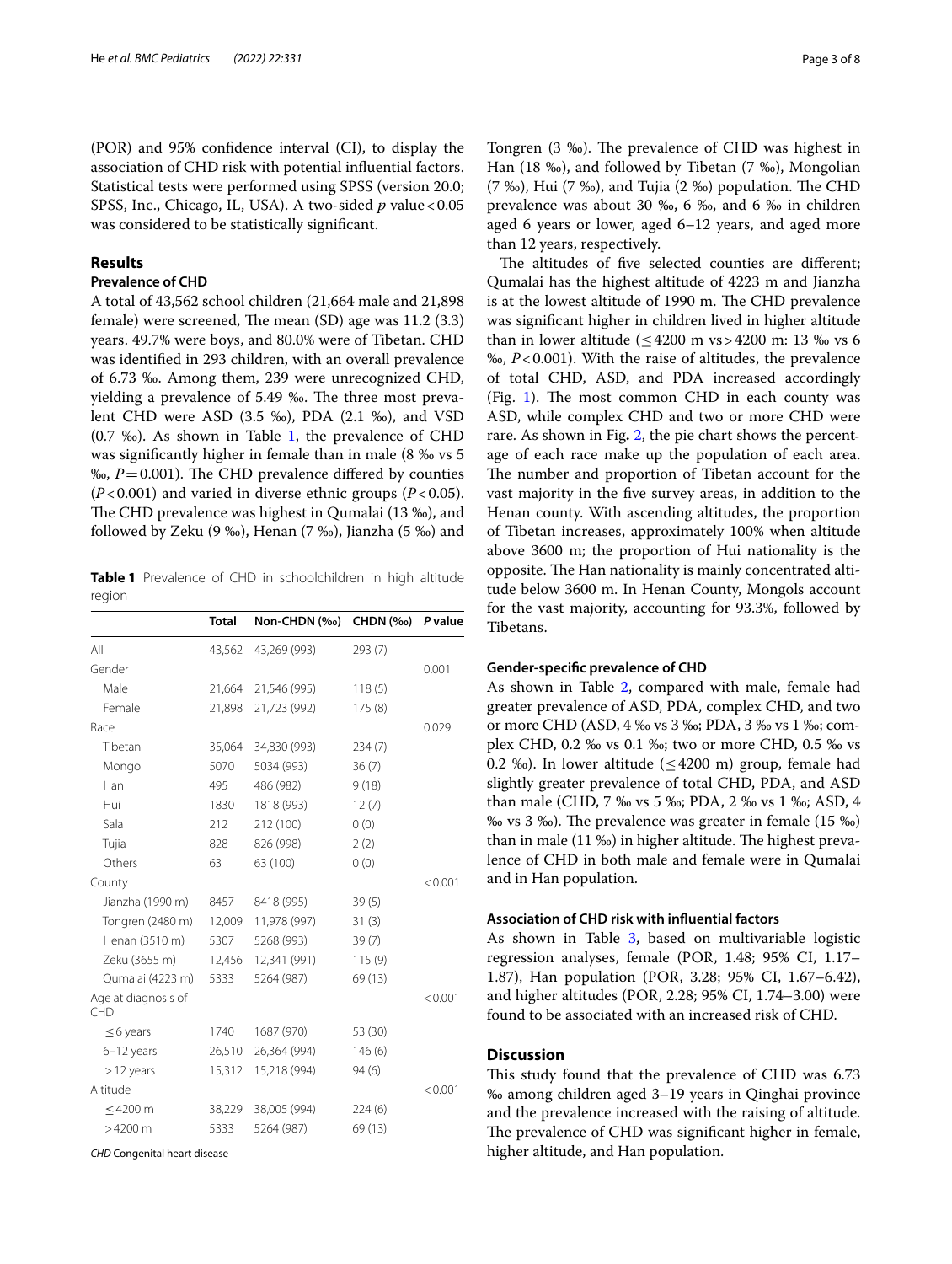

<span id="page-3-0"></span>In this study, the total prevalence of CHD in our study was about 6.73 ‰ among all children, 18 ‰ among Hanrace children, and 7 ‰ among Tibetan-race children. The total prevalence of CHD in this study was higher than that from the report by Ma and et al.  $[4]$  $[4]$ . Ma and et al. found that the total CHD prevalence during 2006–2008 was about 5.66‰. This difference might be explained by the improvement of diagnosis level in the last decade. The CHD prevalence in Han-race in our study was comparable to studies conducted central and eastern coastal areas of China, which found that the prevalence was 3.7‰-26.6‰ [[13](#page-7-11)]. The CHD prevalence among Tibetanrace children in our study was lower than the results from a previous study in Qinghai Province [[14\]](#page-7-12). Chen and colleague found that the total CHD prevalence in 2006 among Tibetan children was out  $7.21\%$  [\[14\]](#page-7-12). The reason for the decrease in CHD prevalence might due to that the socioeconomic status of Qinghai province and the health condition of local residents have been significantly improved in the past decade. The adoption of a healthy lifestyle in the survey areas and the popularization of knowledge of prenatal and postnatal care have reduced the exposure of pregnant women to CHD risk factors during pregnancy [[15\]](#page-7-13).

Our study found that the CHD prevalence in Qinghai province was about 5.86 ‰ and 12.94 ‰ in lower and higher altitude areas, respectively. The results were comparable to fndings in Tibet Autonomous Region [[8,](#page-7-8) [9\]](#page-7-6). Two cross-sectional studies conducted during 2012–2013 found that the total prevalence of CHD varied at diferent altitudes in Tibet Autonomous Region, with about CHD prevalence of 4.3 ‰-4.6 ‰ in lower altitude ( $\leq$  4200 m) and 12.1 ‰-13.4 ‰ in higher altitude (>4200 m) [\[8](#page-7-8), [9\]](#page-7-6). How geographic variation afected the prevalence of CHD in the Qinghai-Tibetan Plateau has not been established. Spontaneous closure of the ductus arteriosus postnatally is impeded by decreased oxygen tension  $[16]$  $[16]$ , which explains the prevalence of PDA at an altitude<2500 m and>4000 m (0.9 ‰ vs 5 ‰, *P*<0.01). Hypoxemia, when combined with hyperthemoglobinemia and pulmonary arterial hypertension, contribute to the formation of CHD [[17\]](#page-7-15).

The top three most common CHD were as follows: ASD (3.5 ‰), PDA (2.1 ‰), and VSD (0.7 ‰). Previous studies on the prevalence of ASD, PDA, and VSD in Tibetan Plateau was 3.3 ‰-3.8 ‰, 1.38 ‰-7.70 ‰, and 0.7 ‰-1.3 ‰, respectively [\[8](#page-7-8), [18](#page-7-16), [19\]](#page-7-17). Compared to previous reports, the CHD prevalence in present study was neither extremely low nor high, as well as the proportion of the main subtypes of CHD (ASD, PDA, and VSD). Compared to male, our study found that female had a higher prevalence of total CHD, ASD, and PDA; the CHD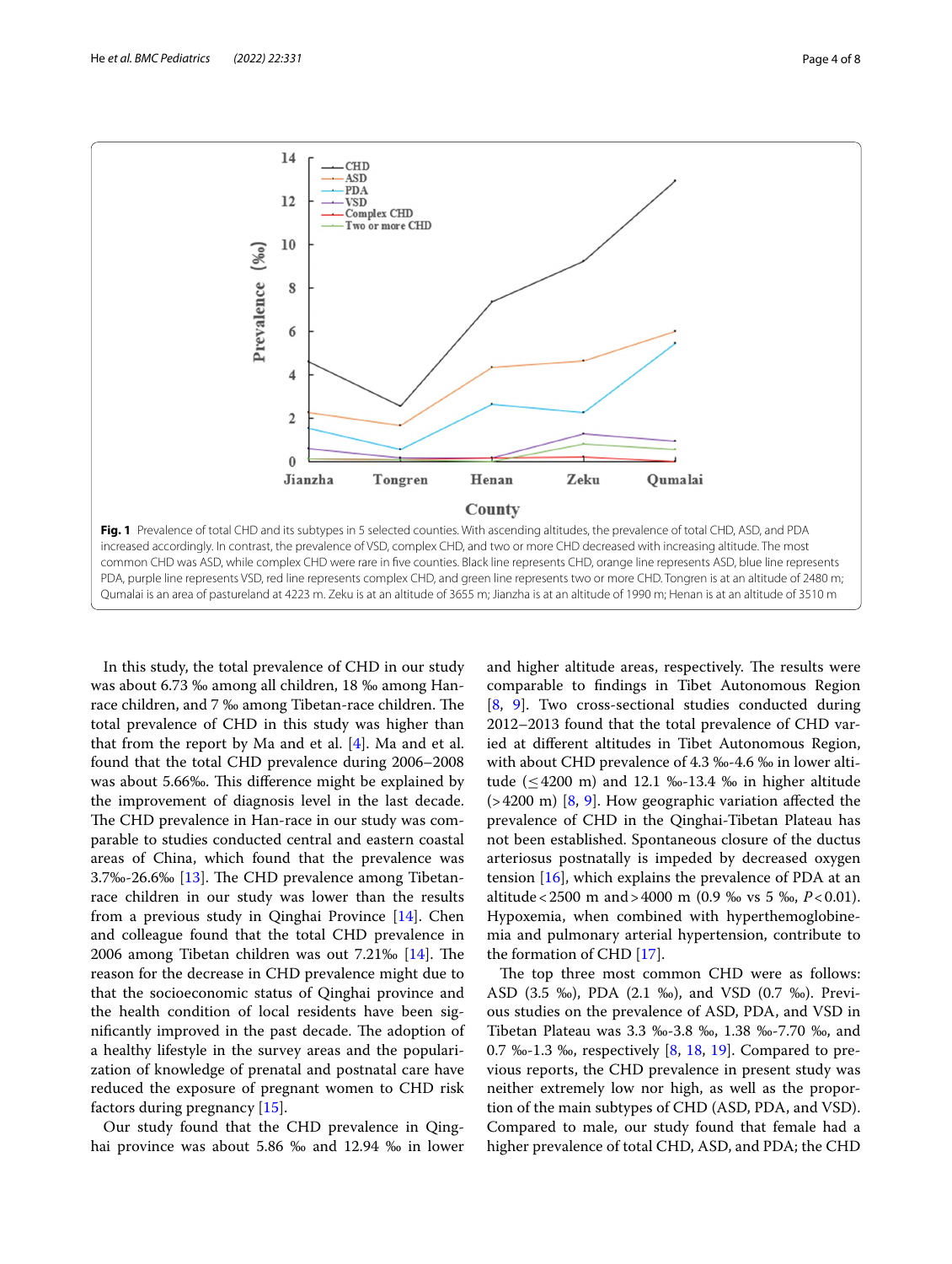

<span id="page-4-0"></span>prevalence in both genders increased with raising of altitudes. This was consistent with the results of the Ma's  $[4]$  $[4]$ and Zheng's reports  $[8]$  $[8]$ .

Interestingly, the rate of CHD is signifcantly higher in children under the age of six than in children over that age. At present, we used a two-step method to diagnose CHD. First, a primary screen consisting of a physical

examination was conducted on all children, and then conduct cardiac ultrasound diagnosis for the subjects with abnormal physical examination. Nevertheless, many small and medium—sized ASD generally do not have obvious cardiac murmurs and symptoms, so it is difficult to be found without active echocardiographic screening. Of note, ASD was the main type of CHD in older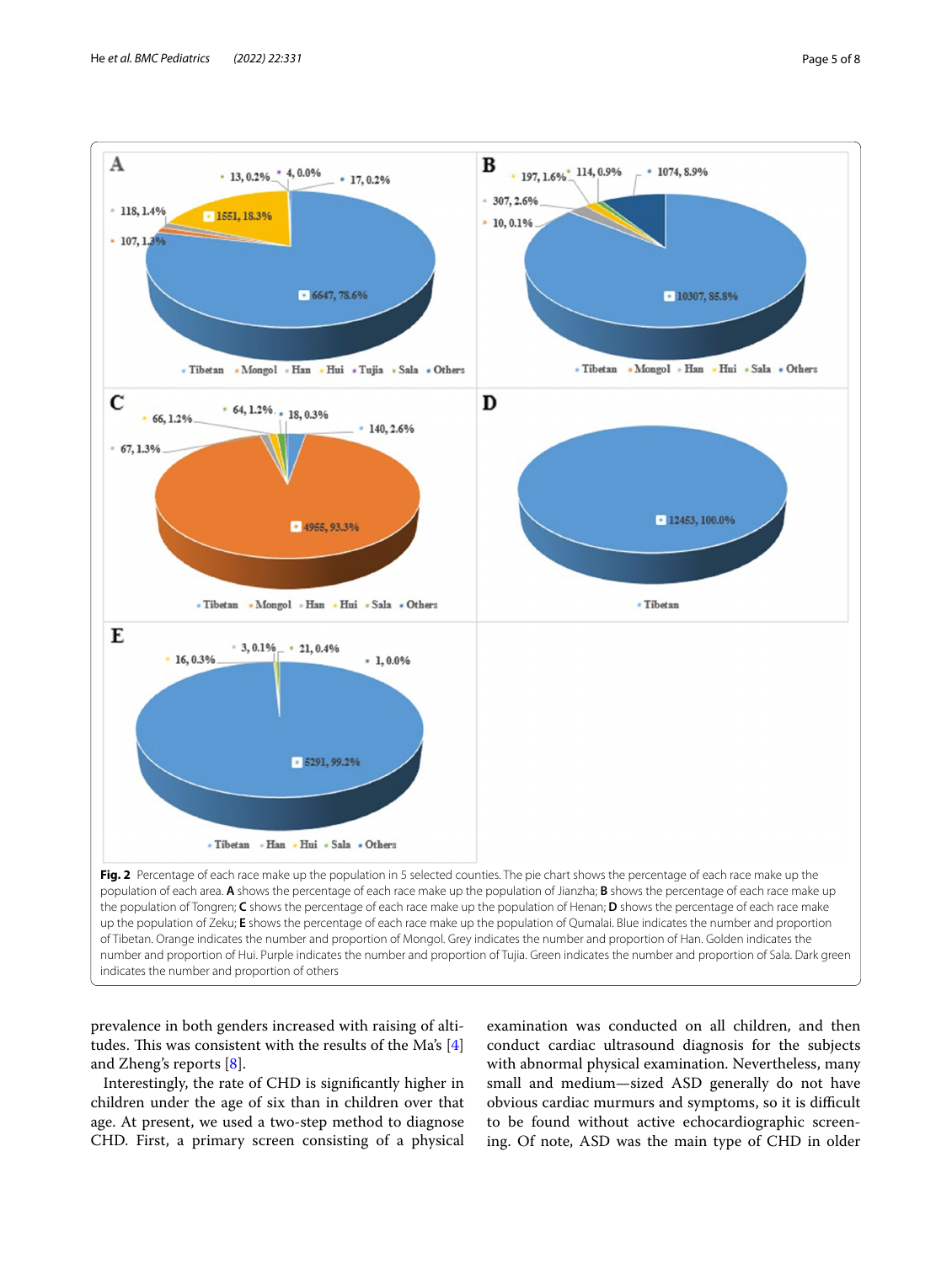|                  | Male     |      | Female | P value |        |
|------------------|----------|------|--------|---------|--------|
|                  | N        | (%o) | N      | (900)   |        |
| Nationality      |          |      |        |         | 0.003  |
| Tibetan          | 98       | (6)  | 136    | (8)     |        |
| Mongol           | 12       | (5)  | 24     | (9)     |        |
| Han              | 3        | (11) | 6      | (27)    |        |
| Hui              | 4        | (4)  | 8      | (9)     |        |
| Sala             | $\Omega$ | (0)  | 0      | (0)     |        |
| Tujia            |          | (2)  |        | (2)     |        |
| Others           | 0        | (0)  | 0      | (0)     |        |
| County           |          |      |        |         | > 0.05 |
| Jianzha (1990 m) | 20       | (5)  | 19     | (4)     |        |

<span id="page-5-0"></span>

|  | Table 2 Gender-specific prevalence of CHD in school-aged children in a high altitude region |  |  |  |  |
|--|---------------------------------------------------------------------------------------------|--|--|--|--|
|--|---------------------------------------------------------------------------------------------|--|--|--|--|

Tongren (2480 m) 14 (2) 17 (3) Henan (3510 m) 12 (5) (5) 27 (10) Zeku (3655 m) 43 (7) 72 (11) Qumalai (4223 m) 29 (11) 40 (15)

ASD 67 (3) 85 (4) VSD 15 (1) 14 (1) PDA 29 (1) 62 (3) Complicated CHD 2 (0.1) 4 (0.2)  $Two\,or\,more\,CHD$   $5$   $(0.2)$   $10$   $(0.5)$ 

 $\leq$  6 26 26 (28) 27 27 (33) 6–12 51 (4) 95 (7)  $>12$  (1) 41 (6) 63 (7)

 $\leq$ 4200 m 89 (5) 135 (7)  $>4200 \text{ m}$  (15)  $29$  (11)  $40$  (15)

CHD subtype 0.002

Age at diagnosis of CHD  $<$  0.001

Altitude >0.05

*ASD* Atrial septal defect, *VSD* Ventricular septal defect, *PDA* Patent ductus arteriosus, *CHD* Congenital heart disease

<span id="page-5-1"></span>

|                                        |  |  |  | Table 3 Analysis of risk factors of CHD in univariate and |  |
|----------------------------------------|--|--|--|-----------------------------------------------------------|--|
| multivariate logistic regression model |  |  |  |                                                           |  |

| Variable          | Univariate model    |         | Multivariate model  |         |  |
|-------------------|---------------------|---------|---------------------|---------|--|
|                   | POR (95% CI)        | P value | POR (95% CI)        | P value |  |
| Nationality       |                     |         |                     |         |  |
| Non-Han           | Reference           |         | Reference           |         |  |
| Han               | $2.79(1.43 - 5.45)$ | 0.003   | $3.28(1.67 - 6.42)$ | 0.001   |  |
| Altitude          |                     |         |                     |         |  |
| $<$ 4200 m        | Reference           |         | Reference           |         |  |
| $>4200 \text{ m}$ | $2.22(1.70 - 2.92)$ | < 0.001 | $2.28(1.74 - 3.00)$ | < 0.001 |  |
| Gender            |                     |         |                     |         |  |
| Male              | Reference           |         | Reference           |         |  |
| Female            | 1.47 (1.16–1.86)    | 0.001   | $1.48(1.17 - 1.87)$ | O OO 1  |  |

*POR* Prevalence odds ratio, *CI* Confdence interval

children. This method probably lead to the missed diagnosis of CHD. The results may explain why the prevalence of CHD is signifcantly higher in children under the age of six than in children over that age.

Interestingly, the Han population had the highest prevalence of CHD when compared to the Hui, Mongol, and Tibetan populations. This is the first report of a signifcant increase in the CHD prevalence among the Han population residing on the plateau. Although the proportion of Han population was small (18 ‰) in the present study, the diference was statistically significant. The reason for this diversity is unknown. We speculated that the diference can be attributed to altitude sickness between the nationalities. As described by Thomas et al.  $[20]$ , lived in the highlands (> 2500 m) for  $\geq$  2000 years, the Aymaras developed several distinctive circulatory adaptations and maladaptations to longtime high-altitude exposure. Among these adaptations, arterial hypoxemia and erythrocytosis are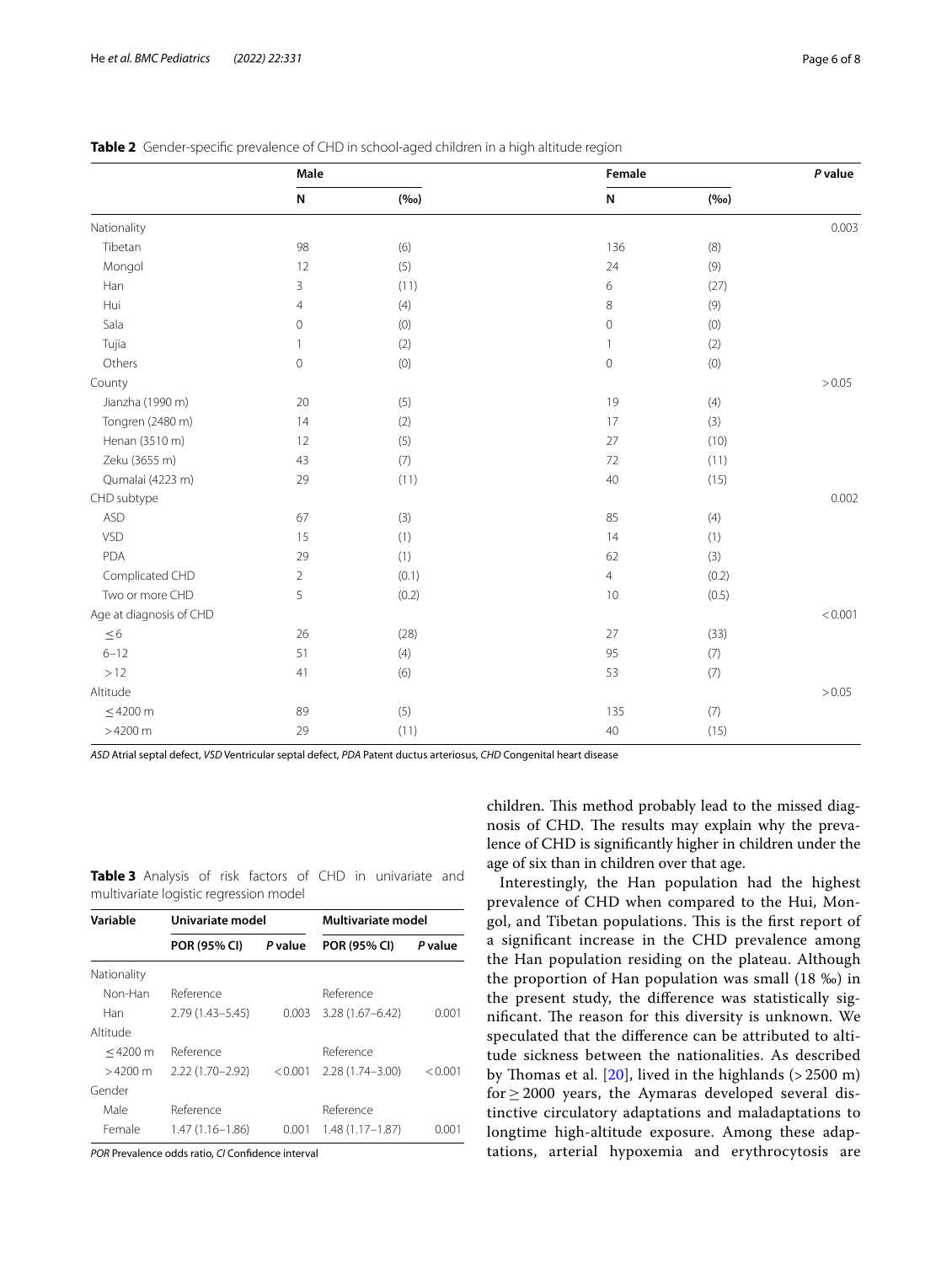well-known and thought to be an ideal adaptation to life at high-altitudes. Recent studies involving Tibetans, a high-altitude population, had a longer high-altitude resident history, less genetic admixtures, and showed a more advanced high-altitude adaptation pattern of normal hemoglobin level with arterial hypoxemia. These studies demonstrated that Tibetans had advanced high-altitude adaptation when copared to a population living in low altitudes or short time high-altitude residents, which should decrease the prevalence of cardiovascular diseases or defects. Nevertheless, according to some studies, the high-altitude environment adaptation among minority ethnicities could be found in the gene source  $[21]$  $[21]$ . However, the population in altitudes  $\geq 4000$  m in our study were nearly all Tibetans and the prevalence of CHD increased  $\geq$  50% compared to those lived at 3600 m. The results demonstrated that even with advanced high-altitude adaptation to an altitude > 4000 m, which might have a hostile environment and climate should increased the prevalence of cardiac defects, such as CHD in Tibetans.

This study had several advantages. First, in our study, the multistage random sampling method was used to select counties in Qinghai province; and students in all kindergartens, primary schools, and high schools in selected counties were included and each underwent health examination and CHD screening. The check-up, sponsored by a charity and offered free to the students, was a powerful incentive for parents or their guardians to agree their children to participate the screening. Moreover, the free compulsory education has been successfully implemented in the region, with almost all school-age children receiving primary and secondary education. Therefore, our study population was representative and the results were credible. Second, two-step method was adopted for screening CHD to avoid missed diagnosis. Last but not the least, all clinicians and ultrasound doctors have rich work experience and have been trained many times to ensure the quality of data.

This study had some limitations. First, as a cross-sectional study, the results only refected the prevalence of CHD in Qinghai province, providing up-to-date data in this geographical region. Long-term follow-up is necessary to determine the temporal trends regarding the prevalence of CHD. Second, the etiological factors related to CHD should be investigated in the future study. Third, this study was performed utilizing the International Classifcation of Diseases, Ninth Revision codes, and the Clinical Modifcation code, which bear the potential for inaccuracy of diagnosis, especially when it comes to CHD. It should also be noted that this study may not fully capture or depict all

patients with CHD, due to the lack of breadth in ICD codes used.

#### **Conclusion**

The results of study showed that the prevalence of CHD among school-aged children in Qinghai province was 6.73 ‰, and it was higher in female, high altitude area, and Han population.

#### **Acknowledgements**

The authors would like to thank all school children and their parents or legal guardian for their participation, and thank government, teachers, clinical doctors, and nurses for their excellent work in data collection.

#### **Data sharing statement**

The datasets generated and analyzed during the current study are not publicly available due to personal interests (such as patents or potential future publications). The conclusions depend solely on the analysis of proprietary data, but are available from the corresponding author on reasonable request.

#### **Author's contributions**

HD, SLW, and XFM conceived the study; SFH, FQZ, HTL, and YMX analyzed the data and drafted the manuscript; FZL, WDL, MRZ, JRJ, XZZ, and HXL collected data; XDL, XFM, SLW and HD reviewed and interpreted the results. All authors have read and approved the fnal version of manuscript for submission.

#### **Funding**

This work was supported by National Natural Science Foundation of China (No. 81370295), Science and Technology Project of Qinghai Province, China (No. 2020-SF-134), Science and Technology Project of Guangdong Province, China (No. 2017A020215054), and National Key Research and Development Project, China (No. 2018YFC1312502). The founder had no role in the design, analysis or writing of this manuscript.

#### **Declarations**

#### **Ethics approval and consent to participate**

This study was approved by the Ethics Committee of the Qinghai Province Cardio Cerebrovascular Disease Specialist Hospital (Institutional Review Board No. QYLL20190731) and was conducted in line to the Declaration of Helsinki. The informed consent was obtained from the parents of each child.

#### **Consent for publication**

Not applicable.

#### **Competing interests**

The authors declared no conficts of interests.

#### **Author details**

<sup>1</sup> Qinghai Province Cardio Cerebrovascular Disease Specialist Hospital, No.7 of Zhuanchang Road, Xining City 810012, Qinghai Province, China. <sup>2</sup>Department of Cardiology, Guangdong Cardiovascular Institute, Guangdong General Hospital, Guangdong Academy of Medical Science, No.106 of Zhongshan Second Road, Guangzhou City 510080, Guangdong Province, China. <sup>3</sup>School of Public Health, Sun Yat-Sen University, No.74 of Zhongshan Second Road, Guangzhou City 510080, Guangdong Province, China. <sup>4</sup>Guangzhou Center for Disease Control and Prevention. , No.23 of Jiaochang Road, Guangzhou City 510120, Guangdong Province, China. <sup>5</sup> Southern Medical University, No.1023-1063 of Shatai South Road, Guangzhou City 510515, Guangdong Province, China.

Received: 2 May 2021 Accepted: 10 May 2022Published online: 08 June 2022